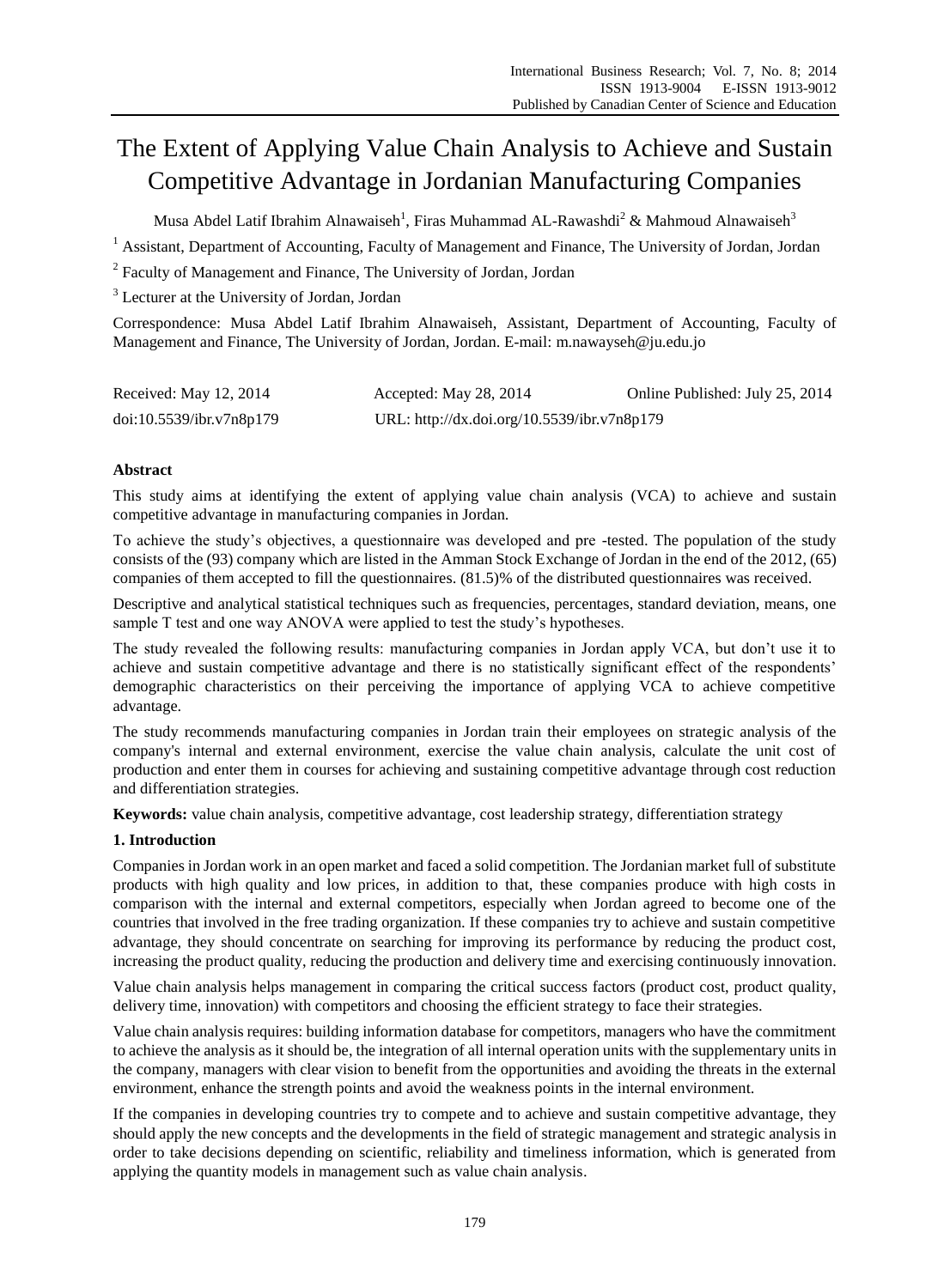# **2. The Problem of the Study**

Many manufacturing companies in Jordan suffer from the effects of the competition condition in the internal markets, because they don't apply value chain analysis to achieve and sustain competitive advantage, and still depend on using traditional cost analysis to achieve competitive advantage.

# **3. The Objectives and Importance of the Study**

The study aims to identify if the Jordanian manufacturing companies analyze value chain, applying it in achieving and sustaining competitive advantage, and to know if the demographic characteristics (age, educational Level and specialty) of the respondents effect on their awareness of the importance of applying VCA to achieve and sustain competitive advantage.

The important of the study comes from that this study is the first one in Jordan tries to test the relation between VCA and achieving and sustaining competitive advantage.

# **4. Hypotheses**

The study aims to test the following hypotheses:

H1: manufacturing companies in Jordan don't analyze value chain.

H2: manufacturing companies in Jordan don't apply value VCA to achieve and sustain competitive advantage.

H3: manufacturing companies in Jordan don't apply VCA to sustain competitive advantage.

H4: There is no statistical significance impact of the respondents' demographic characteristics (age, educational level, and specialty) on their awareness of the importance of applying VCA to achieve competitive advantage.

# **5. Literature Review**

The activities of the value chain include: research and development, design, production, marketing, distribution, and finally after-sale service. These activities are supported by a set of supplementary activities of accounting, finance, human resources and information technology (Horngren et al., 2012; Kaplinsky & Morris, 2000; Riley, 2012; Schmitz, 2005; and Wei-Hong, 2010), each activity in the value chain added value from the customer perspective (Coulter & Robbins, 2009; Wild et al., 2000).

Value chain analysis is a tool that helps in building a structural strategy of the company, it emphasis on the parts that creates value and the parts that doesn't do that to customers (Gerry, 2011; Thompson, 2005; Urbig & Verlage, 2003), and improves rendering services (Lauridsen, 2011; Gabriel, 2006; and Dambudzo, 2013).

Applying value chain analysis needs to be connected with the strategic cost analysis (Hergert & Morris, 2006; and Riisgaard et al., 2010). Strategic cost analysis is based on understanding and analyzing the cost structure in the value chain activities. So that company should establish data base system, to facilitate such analysis, and provide management with suitable information to use it in the process of selecting business' functions, activities, strategies and developing them to achieve and sustain competitive advantage. To reduce the production cost, there is two steps:

- (a) Tracing customer's value of the company's products or services and developing operational objectives.
- (b) Determining the activity in the value chain. With the goal of achieving competitive advantage by applying value chain analysis (Yanfang, 2012; Tchale & Keyser, 2010), because value chain analysis helps in discovering the economic and environment aspects (Dahlstrom & Ekins, 2006), and maximizing the value to customer is one of the critical success factors (Han, 2012).

Competitive advantage appears if company acquires the resources, technology and the abilities to make changes in products that satisfy the customers' needs, or has the ability to react quickly to the changes in the competition environment.

Porter divided competitive advantage to cost advantage and differentiation advantage. Cost advantage permits company to present products to customers at declined prices than competitors. If the company tends to compete successfully, it should satisfy the customers' needs (Kirli & Gümüs, 2011; Prasad & Sahoo, 2011; and Stone house & Snowdon, 2007), adopts the new approaches in management, reduce the value chain costs by setting efficient cost, innovates the products or the production process, empower employees (Kahreh et al., 2011; Xiaoyu, 2009), enhances the delivery methods, invests in new technology (Chen, 2009), collects reliability information that helps in attaining coordinating and homogeneity between the value chain activities (Dekker, 2003), and linkage in value chain can be tuned to gain a competitive advantage (Ensign, 2001) , all these activities have a clear impact on management accounting (Drury, 2006).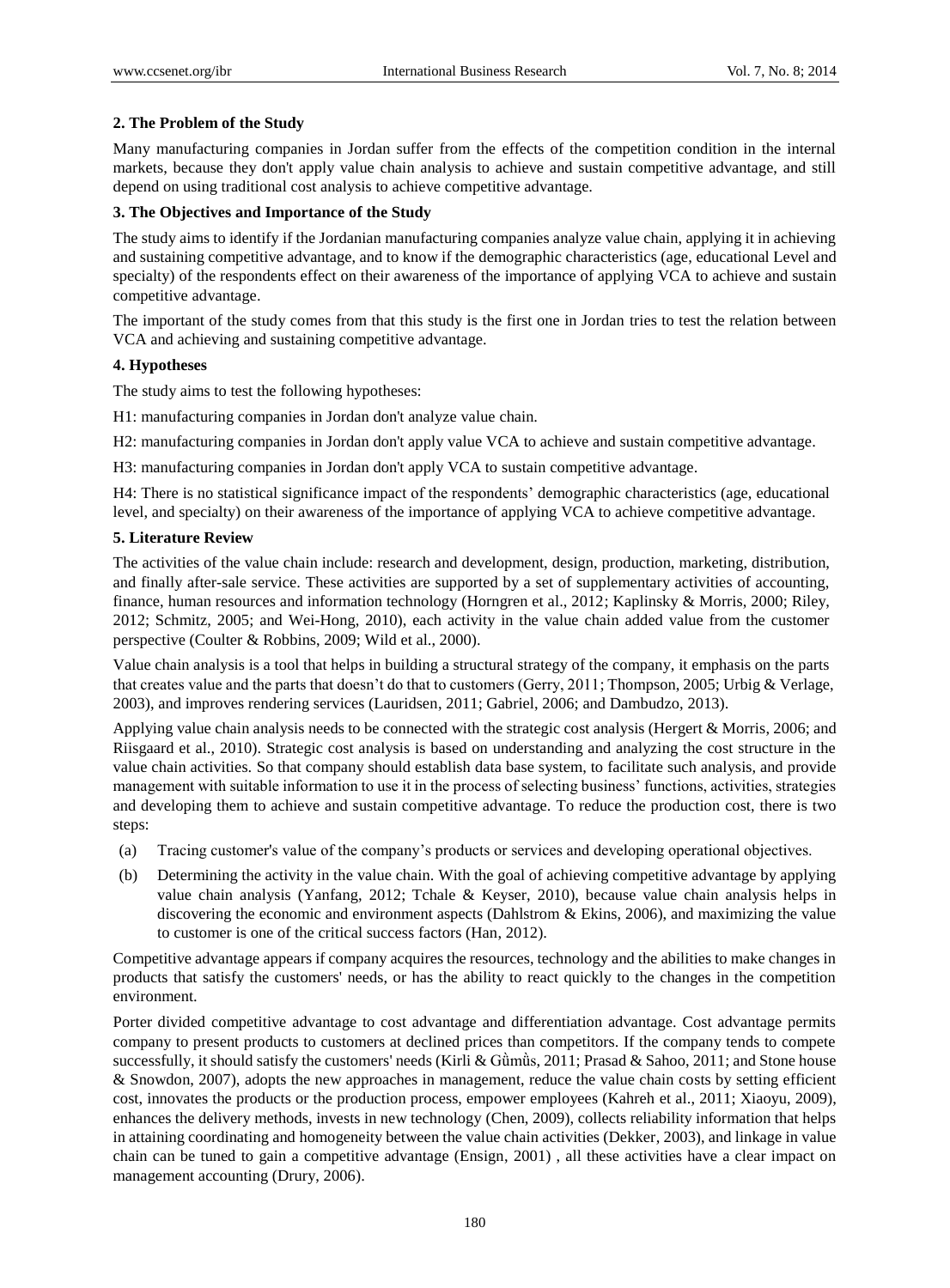Company can achieve competitive advantage by following the cost leader ship strategy (Elloumi, 2004) that concentrates on reducing the total cost of the value chain activities, or by following the product or services differentiation strategy (Shank & Covindarajan, 2011), because strategic analysis by using value chain analysis is the base of predicting the future (Burnes, 2002).

Company can accomplish value chain analysis by implementing the following steps; firstly: defining the activities in the value chain, secondly: discussing the cost drivers for each activity in the value chain, thirdly testing the possibilities of developing and building competitive advantage that can be achieved; either through the control of cost or through the restructuring of the value chain activities. These steps can be achieved as below:

Firstly: Defining the activities in the value chain.

Company should identify the activities in the value chain, identify the activity's costs, activity's cost drivers, employees, revenues, resources and assets that is used in each activity, it should also encourage manager to control the activities that don't add value to improve their performance and take the suitable decision (Needles et al., 2002; Jain, 2011) and reveals the relationship between the inputs and outputs of the production process (Fitter & Kaplinsky, 2001). Company can use the American approach in value chain analysis, that concentrates on market researches, design, product development, and cost reduction in the value chain activities during the product's life cycle, or use the Japanese approach which concentrates on reducing the overall cost of the product and compare target with actual costs to reduce them in the value chain activities (Walther, 2009). Using any of these approaches is an overriding the traditional system of accounting (Transtutors, 2011).

Secondly: Diagnosis the cost drivers and the factors influencing them.

The cost drivers consist of direct hours, the number of the orders, the physical measures (such as the pound, gallon, square meters), the number of raw materials' units; the fuel consumption and the number of units which are produced. Using of sole cost driver to allocate costs to products may be lead to wrong strategic decisions in allocating over head costs to the units of production. It's preferable to use machine hours to allocate costs in automation industries than labor's direct hours (Xue, 2005). Strategic cost drivers in the long run represent a sources of competitive advantage, and they help in retiring the high costs' activity, or the activity which is performed by competitors in different ways (Garrison, 2008; Antoniou et al., 2011).

Thirdly: Testing the possibilities of developing and building competitive advantage.

There are two kinds of competitive advantage: competitive advantage based on reducing costs and competitive advantage based on differentiation

Achieving competitive advantage depends on dividing business into strategic activities that added value to customer and non strategic that add nothing, or its contribution in the value creation is weak, identifying the activities in the value chain, identifying the characteristics of the activities that can be used to create value for the customer in the future (Brown, 2009), the linkage between value chain activities (Recklies, 2001) and identifying the characteristics of the product or the service that can be offered to consumer. Configuration and linking the value chain analysis helps in achieving competitive advantage (Porter, 2012; Nicovich et al., 2007; Simmister, 2003; Singh, 2012).

The competitive advantage that based on reducing costs can be achieved through reducing the costs in the value chain activities; reducing raw material costs, because it represents a high percentage of the unit cost of production, if there is a strong competition in the industry, the company may be purchased these materials from the supplier directly, who ensures continuity in supplying the company with materials in time and at the appropriate cost , reducing labor cost, reducing research and development costs, reducing the administrative costs and reducing selling costs.

Reducing the value chain activities' costs requires analyzing the cost components; the cost of raw materials, the cost of labor and factory overhead cost as follows:

(a) Analyzing the cost of raw materials.

The cost of raw materials is the main component of the production costs. Raw materials cost is affected by the company's ability to bargain and the suppliers' ability. If the company reduces the cost of raw materials in the product unit, it has the ability to lower the products prices in the face of competitors and the alternative commodities. To reduce costs, company should depend on centralization store, having the capability to bargaining, applying cost accounting, using alternative raw materials, and reducing the waiting time for shipments of new raw material. These factors help in choosing the right strategy on cost raw materials.

(b) The cost of labor.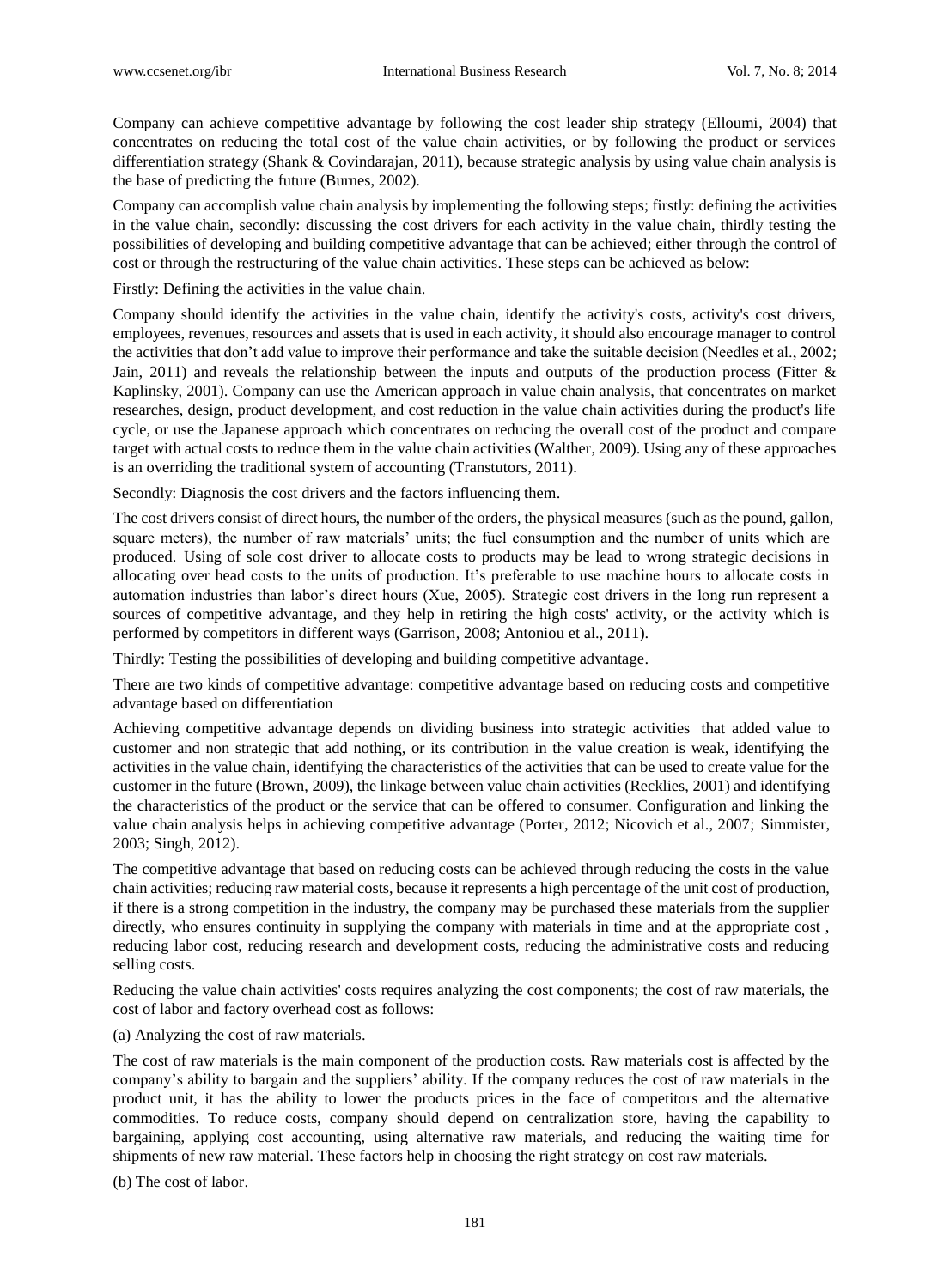Labor cost represents the second important element in determining of the product's costs. If possible, reducing the cost of this component requires reducing wasted time, reducing standby time, meeting the urgent demands, transferring factory to one of the developing countries, where the wages are less.

(c) The cost of transportation and handling.

The cost of transportation and handling is also part of the cost of the production unit. If the company produces more than one product and deal with more than one client, the transporting and handling costs will decrease, and in all cases, it must compare these costs with competitors.

(d) The cost of research and development.

The high spending in research and development may not make the company leader in this area; it may be remained follower to competitors, so that company should make the benefit/cost analysis of these costs.

(e) General and administrative costs.

Administrative costs can be reduced by using centralization approach, simplifying and reducing the number of reports; reducing unnecessary packaging costs and reducing the financial details.

Developing competitive advantage also requires strategic understanding of the general factors and private factors in the company's by following the steps below:

(1) Identifying and analyzing the general factors in company's environment; economic, political, financial, social, international, logical factors, the political stability and the international relationship.

(2) Identifying and analyzing the factors in the company's environment; the structural characteristics of the industry, understanding and analyzing the five forces of Porter; suppliers, buyers, alternative commodities, new entrants to the industry, and competition (Porter 2008). These forces affect the product's sale price, the raw materials' purchase price, the product's quality, the number of purchase orders, the cost of advertising and packaging, the commission of sale, the size of the market share and the cost of the investments which is require.

Analyzing the bargaining power of suppliers requires collecting information about them (their number, the extent of integration and alliances between them). The customer analysis requires identifying the number of purchase orders, the size of the request, after-purchase services, and the loyalty to the product. Analysis of alternative goods requires identifying costs, numbers, quality, prices, associated services, and in some cases the cost of the conversion. Analyzing the threats of new entrants requires charging additional costs to prevent their entry. Analyzing competitors requires information about their experiences, the maturity of their industry, and stability. Depending on this analysis company can looking for the ways to differentiate in the areas of price, quality, services, granting of discounts sales, distributing of commission sales, the size of advertising campaigns.

(3) Supports the overall strategy of the company through the value chain analysis that contributes in developing the functional strategies that may support the overall strategy and makes the company a cost leader (Singh, 2012).

Akenbor and Okoye (2011) found in his that the relationship between value chain analysis and achieving competitive advantage was positive but insignificant.

#### **6. Study Methodology**

#### *6.1 Data Collection*

The study based on a descriptive approach by surveying the preceding studies in the same area, and based on the analytical approach, so that a questionnaire is developed to answer the study questions, and test hypotheses.

#### *6.2 Study's Tool*

The questionnaire consists of two parts: the first part includes paragraphs measuring demographic characteristics of the respondents in these companies, and the second part consists of the phrases that test the study's hypotheses to determine the weights of the phrases, Likert scale is used. This scale consisted of the following options: strongly agree (given five degrees), agree (given four degrees), neutral (given three degrees), disagree (given two degrees) and strongly disagree (given one degree). The reliability coefficient of the questionnaire was (0.9301), depending on the scale of Cronbach's alpha. The phrases (1-7) in the questionnaire measure the applying of value chain analysis, the phrases (8-13) measure achieving competitive advantage and the phrases (14-20) measure sustaining competitive advantage.

#### *6.3 Study's Population*

The study's population consists of (93) manufacturing companies that are registered in Amman Stock Exchange in Jordan, only (65) of them agreed to receive questionnaire, (53) questionnaire is received and valid for the purpose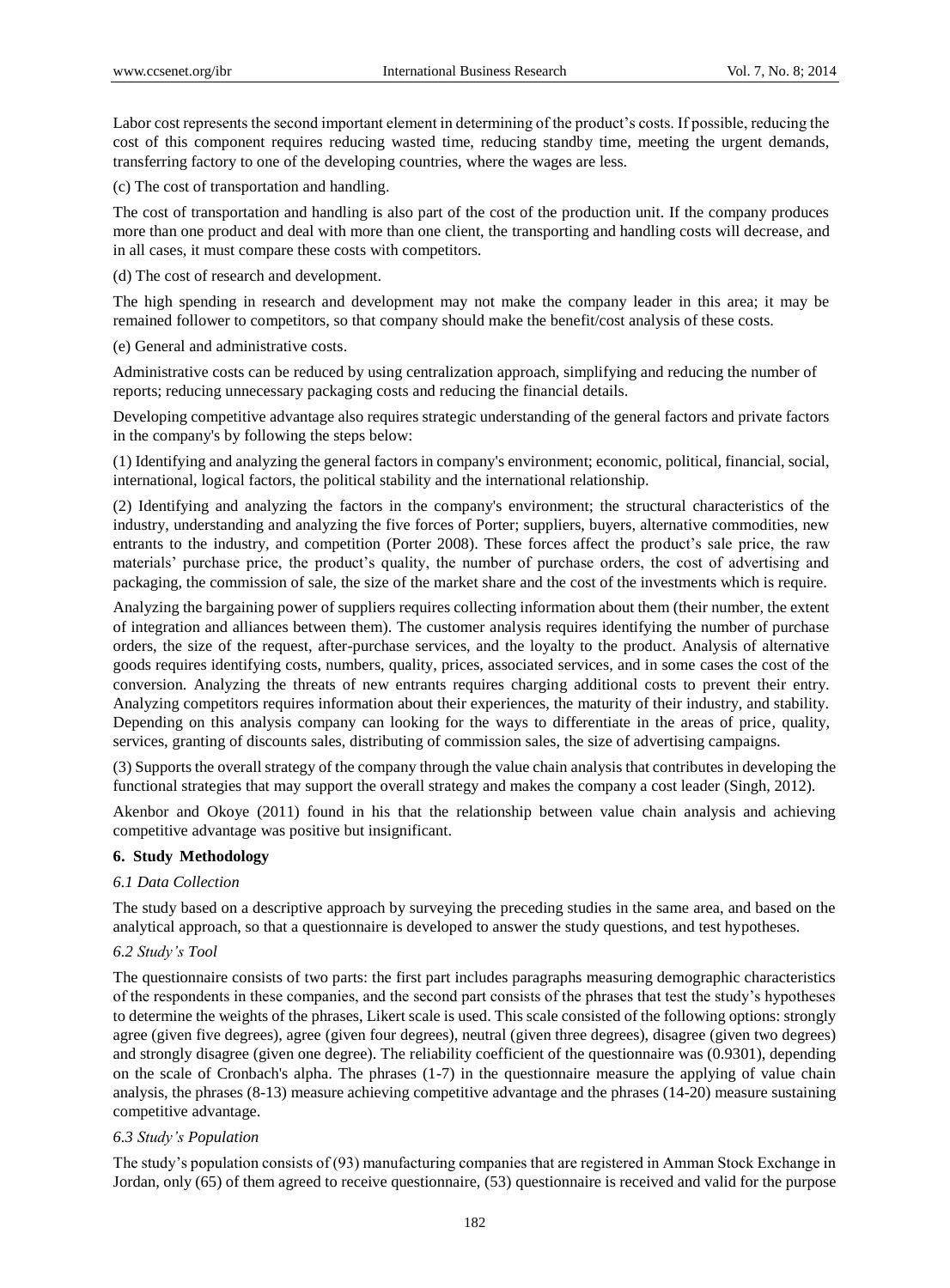of the study, they represent (81.5 %) of distributed questionnaires.

To answer the study's question and to test its hypothesis, the following statistical method are used: Measurements of descriptive statistics depending on the statistical package (SPSS) to describe the characteristics of the study sample, one sample T test to examine the first hypotheses and One way ANOVA test to study the other hypotheses.

#### *6.4 Study's Variables*

The study aims at investigating the relationship between value chain analysis (dependent variable) and achieving and sustaining competitive advantage (independent variables), questions (1-7) measure the applying of value chain analysis. The questions (8-13) measure achieving competitive advantage, and questions (14-12) measure sustaining competitive advantage (see appendix one).

#### *6.5 Statistic Methods and Analysis*

Descriptive statistics, arithmetic medium, standard deviations, one sample t- test and One Way ANOVA are used to analyze the demographic characteristic of the respondents; test hypotheses, One Way ANOVA (see tables 1, 2, 3, 4, 5, 6).

| Characteristic    | Range                 | Frequency | Percentage |
|-------------------|-----------------------|-----------|------------|
| Age               | $20 - 25$             | 16        | 30.2 %     |
|                   | $26 - 30$             | 24        | 45.3%      |
|                   | 31 and more           | 13        | 24.5 %     |
| Educational level | Secondary School      | 17        | 32.1 %     |
|                   | University            | 25        | 47.2 %     |
|                   | <b>High Education</b> | 11        | 20.8%      |
| Specialty         | Management            | 10        | 18.9%      |
|                   | Accounting            | 21        | 39.6%      |
|                   | Economic              | 9         | 17.0 %     |
|                   | Others                | 13        | 24.5 %     |

Table 1. Demographic characteristic of the study's respondents

Table (1) reveals that 75.5 % of the respondents' age between 20 to 30, 68% of them have a university degree or more, 58.5% have certificate in management and accounting, of them have a knowledge in management, cost accounting and financial analysis, and experience in using quantity method in management, though this did not affect their awareness of the importance of applying the value chain analysis to achieve and sustain competitive advantage. This may be attributed to the fact that their education focuses on the theoretical education.

Table 2. Statistics of one–sample T test

| Phrases                                                                 | Mean  | Std. deviation | T-Value  | Sig.  |
|-------------------------------------------------------------------------|-------|----------------|----------|-------|
| (1) We determine the main activities in the value chain.                | 2.509 | 1.436          | $-2.487$ | 0.016 |
| (2) We determine the support activities in the value Chain.             | 2.736 | 1.179          | $-1.631$ | 0.109 |
| (3) We determine the strategic activities in the value Chain.           | 2.660 | 1.270          | $-1.947$ | 0.057 |
| (4) We determine the non strategic activities in the value chain.       | 2.642 | 1.242          | $-2.102$ | 0.040 |
| (5) We determine the cost drivers for each activity in the value chain. | 2.566 | 1.297          | $-2.442$ | 0.018 |
| (6) We analyze the cost in each activity of value chain.                | 2.698 | 1.218          | $-1.804$ | 0.077 |
| (7) We track and control the cost of value chain in the industry.       | 2.528 | 1.285          | $-2.715$ | 0.009 |
| Average                                                                 | 2.620 | 1.229          | $-2.821$ | 0.006 |

Table (2) shows the statistics of answering questions (1-7) that measure applying of VCR by Jordanian manufacturing companies.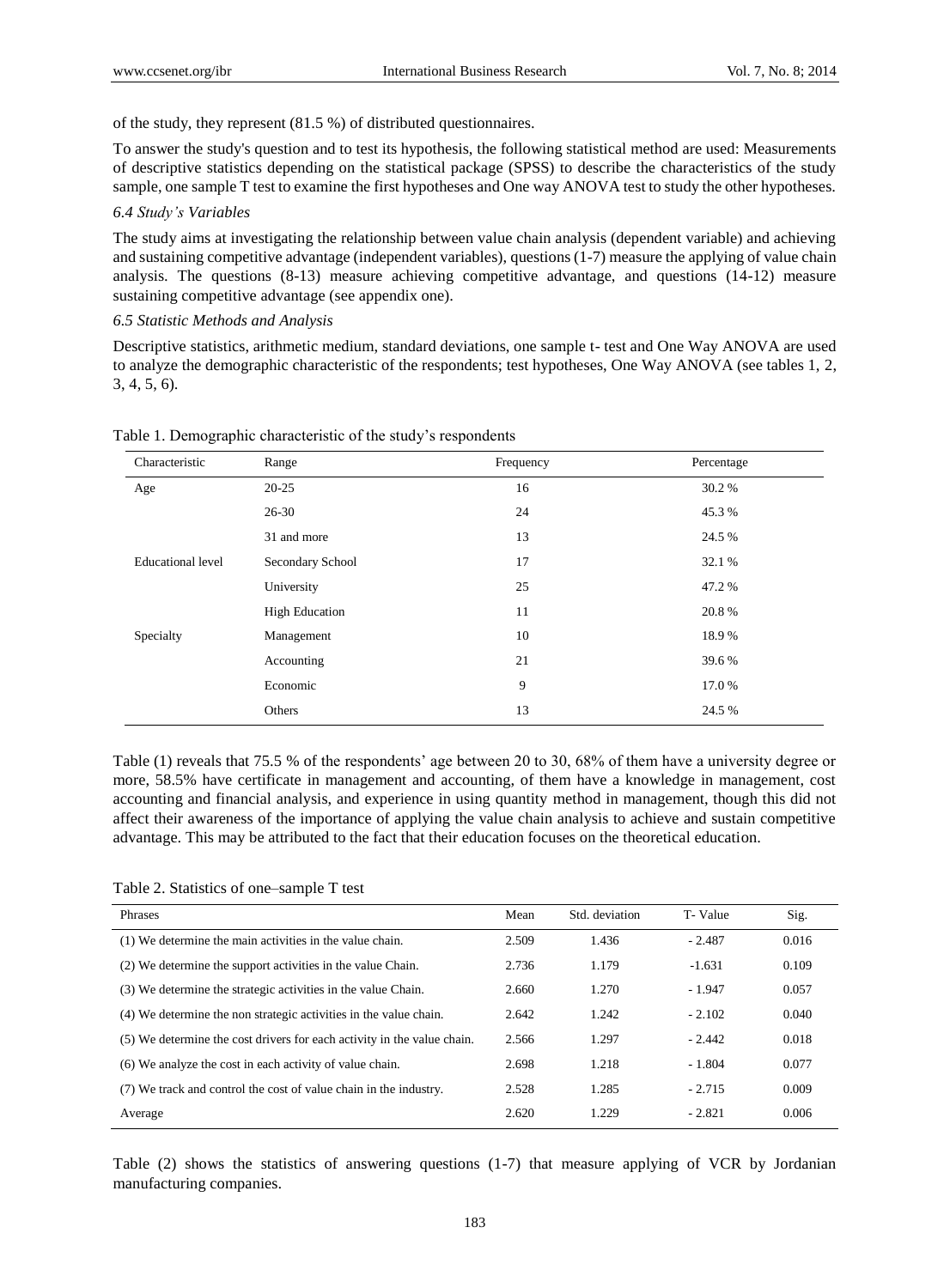#### Table 3. Statistics of one–sample T test

| <b>Phrases</b>                                                                                | Mean  | Std. deviation | T-Value  | Sig.  |
|-----------------------------------------------------------------------------------------------|-------|----------------|----------|-------|
| (8) We analyze the general factors in our company's environment.                              | 2.169 | 0.956          | $-6.326$ | 0.000 |
| $(9)$ We analyze<br>the suppliers.                                                            | 2.849 | 1.277          | $-0.861$ | 0.393 |
| $(10)$ We analyze<br>the competitors.                                                         | 2.868 | 1.127          | $-0.853$ | 0.398 |
| (11) We analyze the alternative commodities.                                                  | 2.736 | 1.273          | $-1.510$ | 0.137 |
| (12) We analyze the new entrants in our industry.                                             | 2.528 | 1.249          | $-2.748$ | 0.008 |
| (13) We analyze the internal environment of the Company and manipulate any<br>weakness in it. | 2.585 | 1.278          | $-2.365$ | 0.022 |
| Average                                                                                       | 2.623 | 0.766          | $-6.452$ | 0.000 |

### Table 4. One way ANOVA

|                                 | Sum of Square | df      | Mean  | Calculated F | Tabulated F | $S1Q$ . |
|---------------------------------|---------------|---------|-------|--------------|-------------|---------|
| Achieving competitive advantage | 5.350         | (9, 43) | 0.594 | .014         | : 353       | 0.444   |

Tables (3) and (4) appear the statistics of answering questions (8-13) that measure the second hypothesis.

### Table 5. Statistics of one–sample T test

| Phrases                                                      | Mean  | Std. deviation | T-Value  | Sig.  |
|--------------------------------------------------------------|-------|----------------|----------|-------|
| (14) We innovate our products.                               | 2.491 | 1.353          | $-2.740$ | 0.008 |
| (15) We improve our production process.                      | 2.472 | 1.137          | $-3.383$ | 0.001 |
| (16) We benefit from economic of large production.           | 2.528 | 1.234          | $-2.782$ | 0.008 |
| (17) We concentrate on the product quality.                  | 2.509 | 1.265          | $-2.823$ | 0.007 |
| (18) We provide good services to our customers.              | 2.056 | 1.045          | $-6.570$ | 0.000 |
| (19) We concentrate on providing products with lower prices. | 2.415 | 1.117          | $-3.813$ | 0.000 |
| (20) We concentrate on use the new technology.               | 2.604 | 1.349          | $-2.138$ | 0.037 |
| Average                                                      | 2.431 | 1.214          | $-2.716$ | 0.009 |

### Table 6. One way ANOVA

|                                  | Sum of Square |         | Mean  | Calculated F | Tabulated F | sig.  |
|----------------------------------|---------------|---------|-------|--------------|-------------|-------|
| Sustaining competitive advantage | 24.853        | (9, 43) | 9.761 | 2.283        | 3.353       | 0.033 |

Tables (5) and (6) show the statistics of answering question that measure the third hypothesis.

| Variables              | Sum of Squares | Mean square | Freedom degrees | Calculated F | Tabulated F | sig.  |
|------------------------|----------------|-------------|-----------------|--------------|-------------|-------|
| Age                    | 7.179          | 1.589       | (2, 50)         | . 289        | 19.5        | 0.285 |
| <b>Education</b> level | 0.527          | 0.254       | (2, 50)         | 0.205        | 19.5        | 0.815 |
| Specialty              | 7.096          | 2.365       | (3, 49)         | 2.007        | 2.289       | 0.125 |

Table (6) shows the effect of demographic characteristics (age, educational Level and specialty) of the respondents on their awareness of the importance of applying VCA to achieve and sustain competitive advantage." and testing the second hypothesis.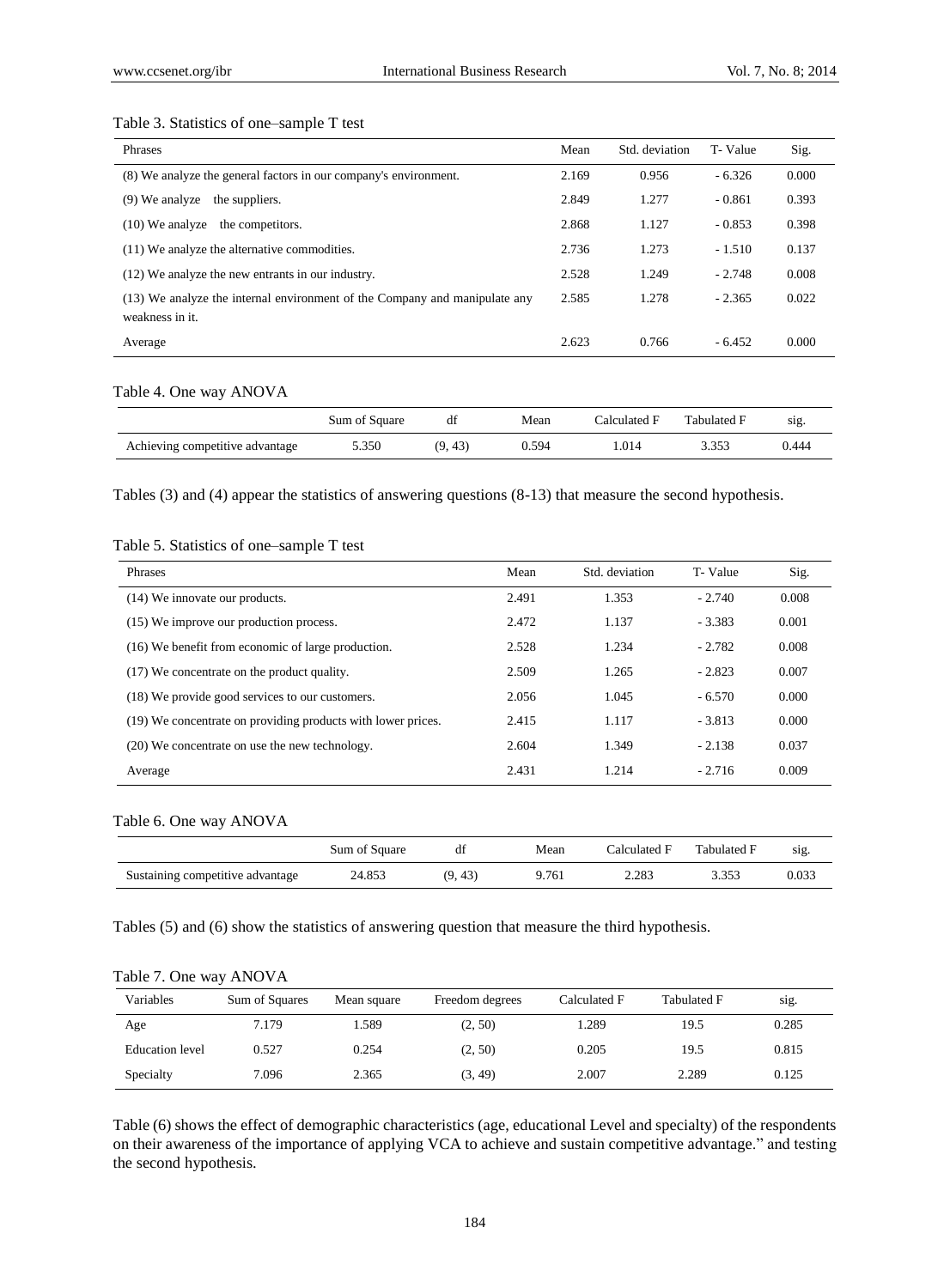# **7. Testing Hypotheses**

# **H1: Manufacturing companies in Jordan don't analyze value chain.**

Table (2) reveals that the general average of the respondent's answers on the phrases that measure applying value chain analyses by the manufacturing companies in Jordan (2.620) is less than the critical value of the tool (3), and it also, reveals that the absolute value of computed t  $(2.821)$  is larger than the tabulated value of t  $(1.674)$ , so that this hypothesis is rejected. This means that the respondents in these companies analyze the value chain activities.

# **H2: Manufacturing companies in Jordan don't apply value chain analysis to achieve competitive advantage.**

Table (4) reveals that the computed value of  $f(1.014)$  is less than the tabulated  $f(3.353)$ , so that this hypothesis is accepted. This means that the respondents in these companies don't apply the value chain analysis to achieve competitive advantage.

# **H3: Manufacturing companies in Jordan don't apply value chain analysis to sustain competitive advantage.**

Table (6) reveals that the computed value of f (2.283) is less than the tabulated value of (3.353), so that this hypothesis is accepted. This means that the respondents in these companies don't apply the value chain analysis to sustain competitive advantage.

# **H4: There is no significant effect of the respondents' demographic characteristics (age, academic level and specialty) on their awareness of the importance of applying the value chain analysis to achieve and sustain competitive advantage.**

Table (7) reveals that the calculated values of f for the variables (age, educational level and Specialty) are less than the tabulated values of f. This means that there is no significant effect of these variables on the respondents' awareness of the importance of applying value chain analysis to achieve and sustain competitive advantage.

# **8. Conclusions**

Manufacturing companies in Jordan suffer from strong competition caused by the entrance of Jordan on the free trading organization, it also suffers from the lack of expertise in using value chain analysis to achieve and sustain competitive advantage.

The study revealed that the respondents in Jordanian manufacturing companies analyze value chain, but they didn't use it to achieve and sustain competitive advantage. It showed also that the respondents' demographic characteristics also, didn't have an affect on their awareness of the importance of applying value chain analysis in achieving and sustaining competitive advantages. The cause of don't use the chain value analysis in a achieving and sustaining competitive advantage is that 68% of the officers have a university degree or more, 58.5% of them have certificate in management and accounting, only 39.8% of them have a knowledge in management, cost accounting or managerial accounting, financial analysis and have an experience in using quantitive methods in management, so that 60.2% didn't have some knowledge and experience in using value chain analysis to reduce the costs of value chain activities or improve the quality of the products in the road to achieve differentiation products.

The results of the study agree with the studies' results of Yang Fang (2012), Han (2012), Singh (2012), Jain (2011), Akenbor C. and Okoye E., (2011), Chen (2009), Fearne (2009), Dahlstrom and Ekins (2006), Elloumi (2004), Dekker (2003), Simister (2003), Burnes (2002), and, Needles (2002) in analyzing value chain analysis but disagree with the results of these studies in using value chain analysis to reduce of the value chain activities and achieve or sustain competitive advantage.

# **9. Recommendations**

The study recommends Jordanian manufacturing companies to train their employees on strategic analysis of the company's internal environment and external, exercise the value chain analysis, calculate the unit cost of production and enter them in courses for achieving and sustaining competitive advantage through cost reduction and differentiation strategies.

# **References**

Akenbor, C., & Okoye, E. (2011). An Empirical Investigation of Value-Chain Analysis and Competitive Advantage in the Nigerian Manufacturing Industry. *An International Multidisciplinary Journal, Ethiopia, 5*(6), 188.

Antoniou, P. H., Levitt, C. E., & Schreihans, C. (2011). Managing Value Chain Strategy. *Interdisciplinary Journal*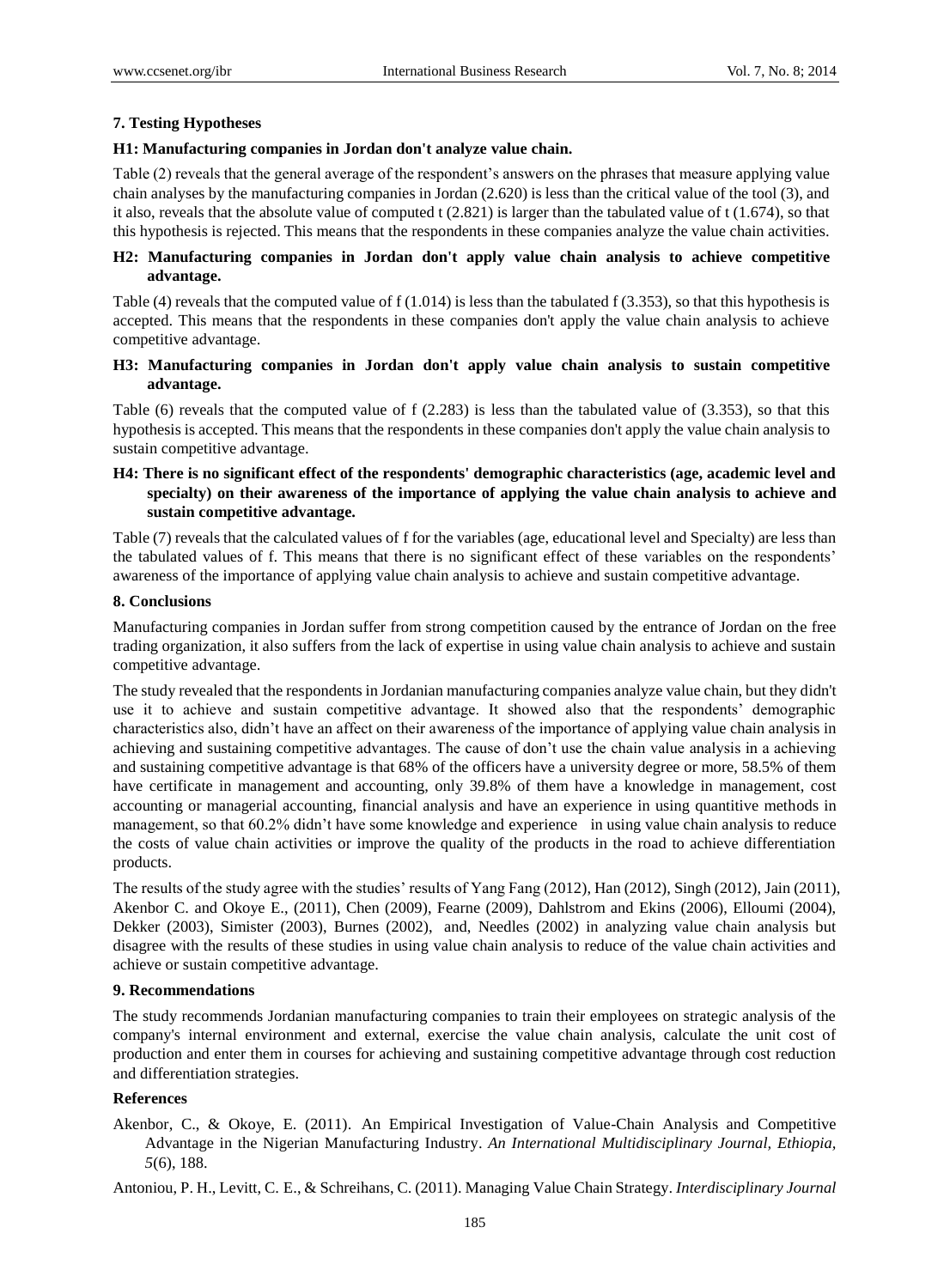*of Contemporary Research in Business, 3*(8). Retrieved from http://www.aabri.com

- Brown, G. (2009). *Value Chain, Value Stream, Value Net and Value Delivers Chains* (p. 7). Retrieved from http://www.trends.com
- Burnes, S. (2002). The mobile commerce value chain: analysis and future development. *International Journal of Information Management, 22*(2), 90–108.
- Chen, S. (2009). Service Culture and Its Impact on Service Innovation: Based on the Model of Service Value Chain. *International conference on Management and Service Science* (pp. 20–22), Tongji University, Shanghai, China.
- Coulter, M., & Robbins, S. (2009). *Management* (10th ed., p. 447). Prentice Hall, New Jersey.
- Dahlstrom, K., & Ekins, P. (2006). Combining Economic and Environment Dimensions: Value chain analysis of UK Iron steel Flows. *Ecological and Economics, 58*(3), 507–519. http://dx.doi.org/10.1016/j.ecolecon.2005.07.024
- Dambudzo, I. (2013). Application of value chain analysis Frame work to enhance understanding of competitive advantage at an open and Distance learning (ODL) Institution. *Global Advanced Research Journal of Education Research and Review, 2*(3), 60–69.
- Dekker, H. (2003). Value chain analysis in inter firm relationships: a field study. *Management Accounting Research, 14*(1). http://dx.doi.org/10.1016/S1044-5005(02)00067-7
- Drury, C. (2006). *Management Accounting for Business* (3rd ed., pp. 6–7). Thomson Learning, London. Retrieved from http://en.wikipedia.org/wiki/File:Porter\_Value\_Chain.png
- Elloumi, F. (2004). *Value Chain Analysis: A strategic Approach to Online Learning* (p. 18). Athabasca University,
- Ensign, P. C. (2001). Value Chain Analysis and Competitive Advantage: assessing Strategic Linkage and interrelationships. *Journal of General Management, 2*(1), 18–42.
- Fearne, A., Soosay, C., Stringer, R., Umberger, W., Dent, B., Camilleri, C., Henderson, D., & Mugford, A. (2009). *Sustainable Value Chain Analysis: a case study of South Australian Wine, Government of South Australia*. Retrieved from http//www.gobookee.org
- Fitter, R., & Kaplinsky, R. (2001). Who gains from product rents as the Coffee Market, becomes more differentiated? A value chain analysis. *IDS Bulletin, 32*(3), 69–82. http://dx.doi.org/10.1111/j.1759-5436.2001.mp32003008.x
- Gabriel, E. (2006). Value Chain For Service: a new dimension of "Porter's value chain". *IMS International Journal*.
- Garrison, Ray H., et al. (2008). *Managerial Accounting* (12th ed., p. 12). McGraw-Hill, Boston.
- Gerry, H. (2011). Performing Value Chain Analysis. Retrieved from http://Steven Clark .com
- Han, R. (2012). *The Analysis of IKEA's Value Chain Management Strategy* (p. 211). Second International Conference on Business Computing and Global Information.
- Hergert, M., & Morris, D. (2006). Accounting data for value chain analysis. *Strategic Management Journal, 10*(2).
- Horngren, C., Dater, M., & Rajan, M. (2012). *Cost Accounting: A managerial Emphasis* (14th ed., p. 28). Person Education Limited, England.
- Jian, J. (2011). *The research for mobile e-commerce value chain model.* International conference on E Business and E – Government (p. 1), 6–8 May 2011, Chongqing university, China.
- Kahreh, M., Ahmadi, H., & Hashemi, A. (2011). Achieving Competitive advantage through empowering employees: an empirical study.
- Kaplinsky, R., & Morris, M. (2000). *A hand book for Value Chain Research, prepared for the IDRC*. Retrieved from http://www.global value chain.org
- Kirli, M., & Gümüs, H. (2011). The Implementation of strategic management accounting based on value chain analysis: value chain. *International Journal of Social Sciences and Humanity Studies, 3*(1), 307.
- Lauridsen, B. (2011). *Shifting the Paradigm: Value-Chain Analysis Applied to Online Learning La Jolla, CA*. Retrieved from http://etec.hawaii.edu/proceedings
- Needles, B., Power, M., & Crosson, S. (2002). *Financial Managerial Accounting* (p. 841). Houghton Mifflin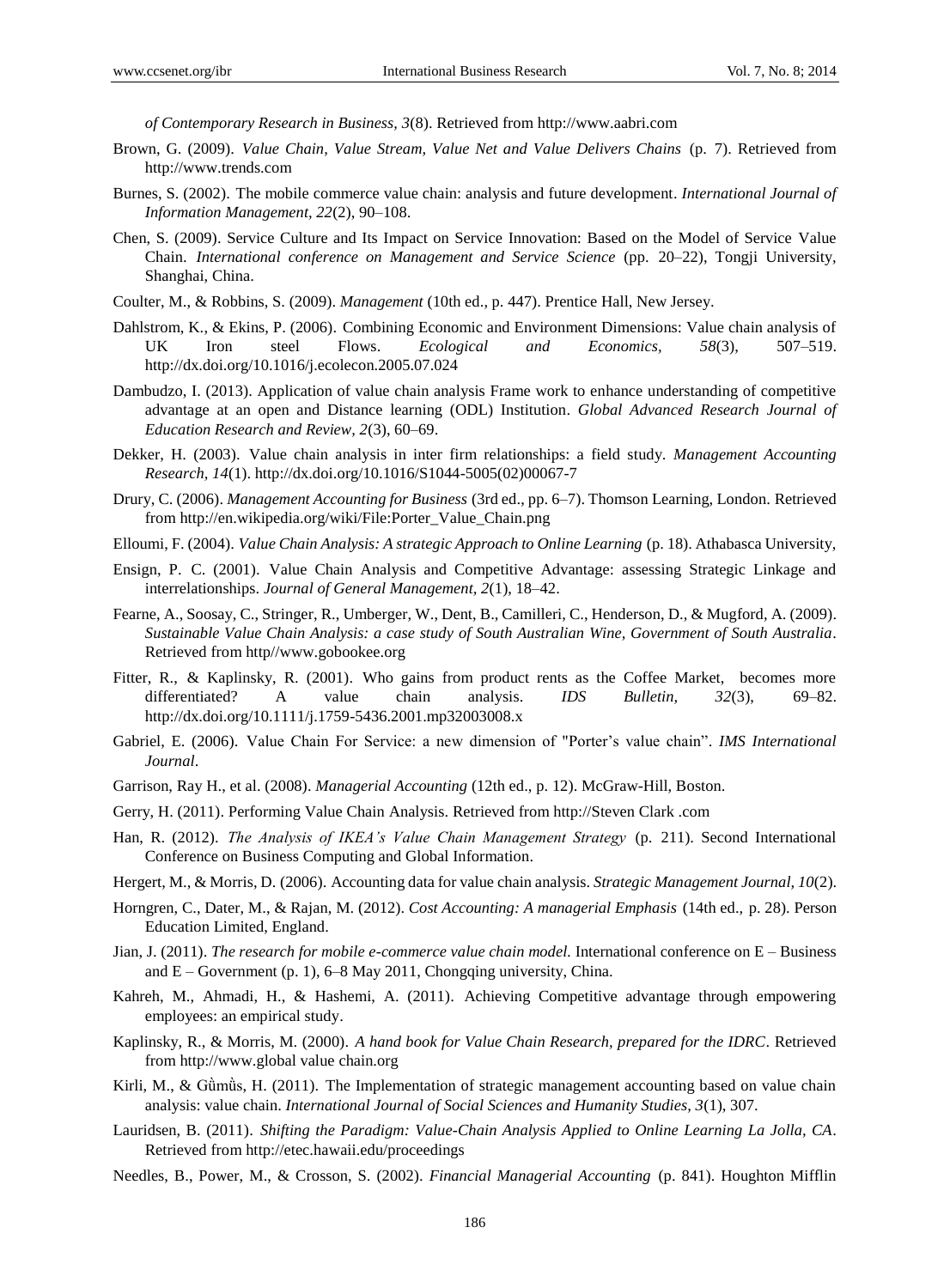Company, Boston.

- Nicovich, S., Dibrell, C., & Davis, P. (2007). Integration of value chain position and Porter's (1980) competitive strategies into the market orientation conversation: An examination of upstream and downstream activities. *The Journal of Business and Economic Studies, 13*(2), 91–108.
- Porter, M. (2008). The five competitive forces that shape strategy. *Harvard Business Review, 86*(1), 78–93. Retrieved from http://search.ebscohost.com
- Porter, M. (2012). *Strategy and the New Competitive Advantage: Creating Share Value* (p. 4). Harvard Business School, Boston.
- Prasad, V., & Sahoo, P. (2011). Competitive advantage in Mobile Phone Industry: Focus on value chain and core competency. *International Journal of computer Science and Communication, 2*(2), 616.
- Recklies, D. (2001). *The value chain, Recklies Management Project GmbH*. Retrieved from http://www.theanager.org
- Riisgaard, L., Bolwig, S., Ponte, S., du Toit, A., Halberg, N., & Matose, F. (2010). Integrating Poverty and Environmental Concerns into Value chain Analysis: A Strategic Framework and Practical Guide. *Development Policy Review, 28*(2), 195–216. http://dx.doi.org/10.1111/j.1467-7679.2010.00481.x
- Riley, J. (2012). *Value Chain Analysis*. Retrieved from http://www.tutor 2u.net
- Schmitz, H. (2005). Value Chain Analysis for Policy Makers and Practitioners, International Labor Organization. Retrieved from http:// Scholar/Google.Com
- Shank, J., & Covindarajan, V. (2011). Strategic Cost Management and the Value Chain.
- Simister, P. (2003). Using Value Chain Analysis to create competitive Advantage. Retrieved from http://www.profitablegrowth strategy.org
- Singh, P. (2012). Management of Business Process Can Help in Organization Achieve Competitive Advantage. *International Management Review, 8*(2).
- Stonehouse, G., & Snowdon, B. (2007). Competitive advantage revisited: Michael Porter on strategy and competitiveness. *Journal of Management Inquiry, 16*(3), 256–273. http://dx.doi.org/10.1177/1056492607306333
- Tchale, H., & Keyser, J. (2010). *Quantitative Value Chain Analysis: An Application to Malawi*. The world Bank Africa, Region Agricultural and Rural Unit.
- Thompson, A., Gamble, J., & Strickland, J. (2005). *Strategy: Winning in the market place* (2nd ed., p. 95). New York: The McGraw-Hill Companies.
- Transtutors. (2011). *Bring Out the Contrasting Features of Value Chain Analysis and Traditional Accounting Systems*. Retrieved from http://www.transtutors.com/homeworkhelp/
- Urbig, D., & Verlage, S. (2003). *The value chain's values: Interpretations and Implications for firm and industry analysis*. In Proceedings of Perspectives in Business Informatics Research (BIR) (pp. 1–15), Berlin.
- Walther, L., & Skousen, C. (2009). *Managerial and Cost Accounting* (pp. 79–80).
- Wei–Hang, X. (2010). *An Analysis of the Product Positioning Development Strategy of TV Shopping on the Basis of Value Chain, Management and Services Science*. International conference conducted 24-26 Aug. 2010 on East China University, Shanghai.
- Wild, J., Shaw, K., & Chiappetta, B. (2005). Financial and Managerial Accounting: Information for decisions (p. 592). McGraw-Hill, Irwin, Boston.
- Xiaoyu, L. (2009). *Research on Chinese renewable energy's chain development strategy based on vis analysis*. International conference in technology and innovation, 12-14 OCT.2009, North China Electric Power University, Beijing, China, IEEE Xplore Digital Library.
- Xue, Z. (2005). *Using value chain analysis to make a choice of international marketing strategy* (pp. 5–8). Master Thesis, Nurtingen: Zurich University of Applied Science.
- Yanfang, W. (2012). Research on Cost Strategies in Railway Construction Business Based on Value Chain Analysis. *Management Science and Engineering, 6*(3), 59. Canadian Research & Development Center of Sciences and Cultures.